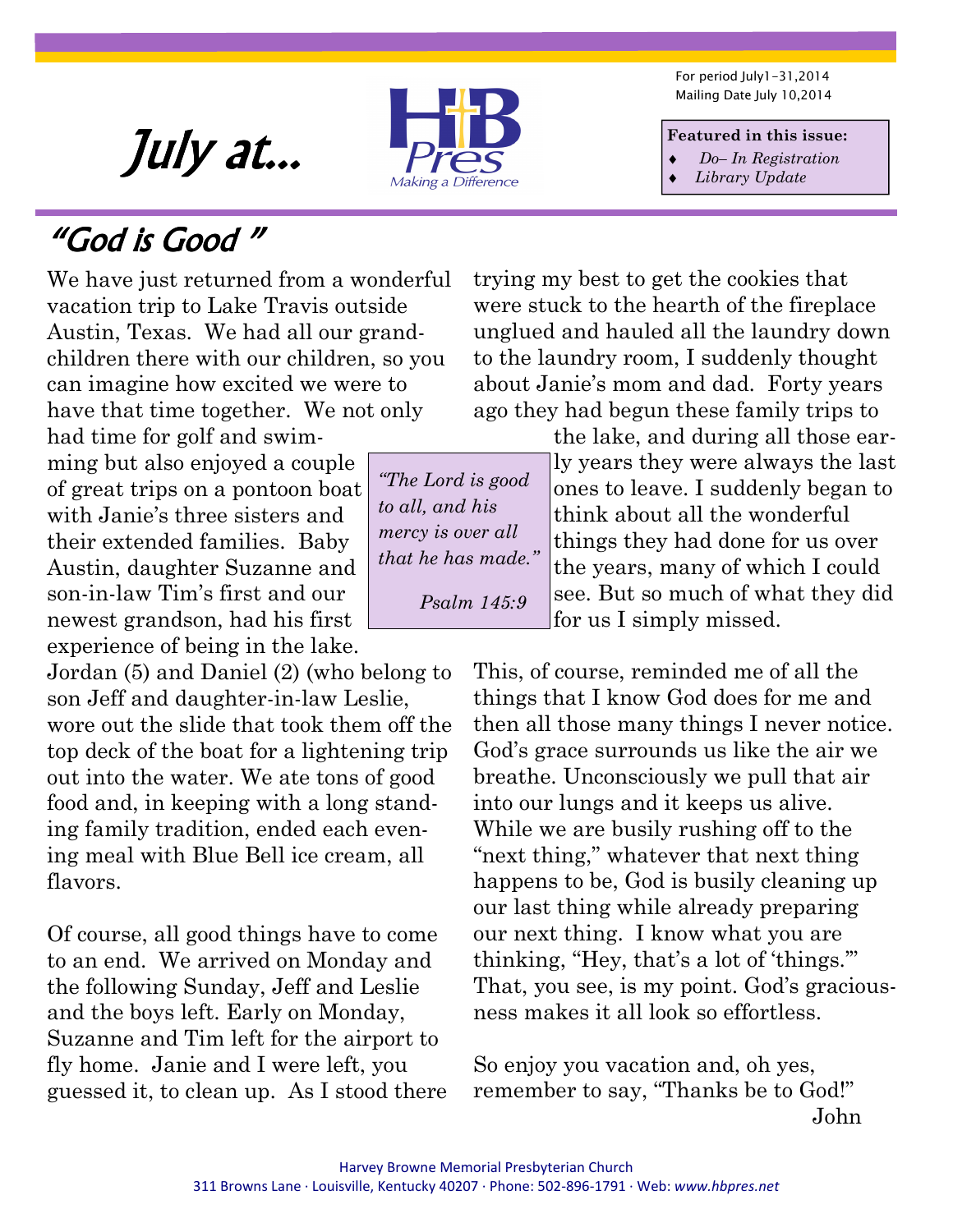### Sunday Worship

#### *Chapel 8:30 a.m. Sanctuary 10:00 a.m.*

**July 6** 

Romans 7:15-25a Matthew 11:25-30 "The Burden that Gives Rest" Bill Williamson

**July 13** 

Genesis 25:19-34; Matthew 13:1-9; 18-23 "Farming 101" John Roper

#### **July 20**

Genesis 28:10-19a; Matthew 13:24-30, 36-43 **TBA** Kim Cabrera

**July 27**  Genesis 29:15-28; Matthew 13:31-33; 44-52 "Our Deepest Need" John Roper

**July 6**  8:30 Bob Smith 10:00 Gary Luhr

**July 13**  8:30 Mike Braeden 10:00 Carolyn Holm

**July 20**  8:30 Bill Percival 10:00 Tom Frentz

**July 27**  8:30 Eric Lehmann 10:00 Bill Blevin

#### Ushers  $-$  8:30 a.m.

**July 6 & 13**  Bob Smith Frank Anderson Dick and Sharon Blayney

**July 20 & 27**  Rebecca and Mike Braden Peggy and Bill Campbell

#### **shers — 10:00 a.m.**

**July 6 & 13**  Kelly Burke (Head Usher) Alex and Sarah Bumpas Sherri Cargal Larissa Cargal Hal and Barbara Cole Sandy Dempsey Heather Drake

#### **July 20 & 27**

Beth Kolodey (Head Usher) Tim and Natalie Healy Linda Henderson Sue Hodapp India Hoddy Gail Hudson Lay Readers Lay Mike and Sarah Jane Hunter

#### Greeters

**July 6**  Sherri and Tim Cargal

**July 13**  Heather Drake Martha Lewis

**July 20 TBA** 

**July 27**  TBA





For the month of July, if no one is there the coffee cove will be self serve.

#### Remembering:

Charlotte Hile (Charley) Died June 22, 2014

Prayer Requests: The Hile Family,Toni Roberts, Ann Kirk, Audrey McGrath, Forrest & Joanne Flaniken, Bud Mitchell, Jean Wolph, Jean Doelling, Jim Shangle, Hal Cole, The Ricketts Family, The Schissler Family, The Doelling/Fischer Family, Tom Wolfe, Becky Van Buren (Bill & Priscilla Becker's daughter), Ray Telschow (Glenna Henkenmeier's brother-in-law), Dave Adams (Nancy Hilbert's brother-in-law), Patrick Coyle (Mary Reid's son -in-law) and Gay Marino.

#### **Mission Co-Workers:**

Rochelle & Tyler Holm, Gwenda & John Fletcher, Jeff & Christie Boyd, Rev. Dr. Dustin & Sherry Ellington, Dr. Larry and Inge Sthreshley.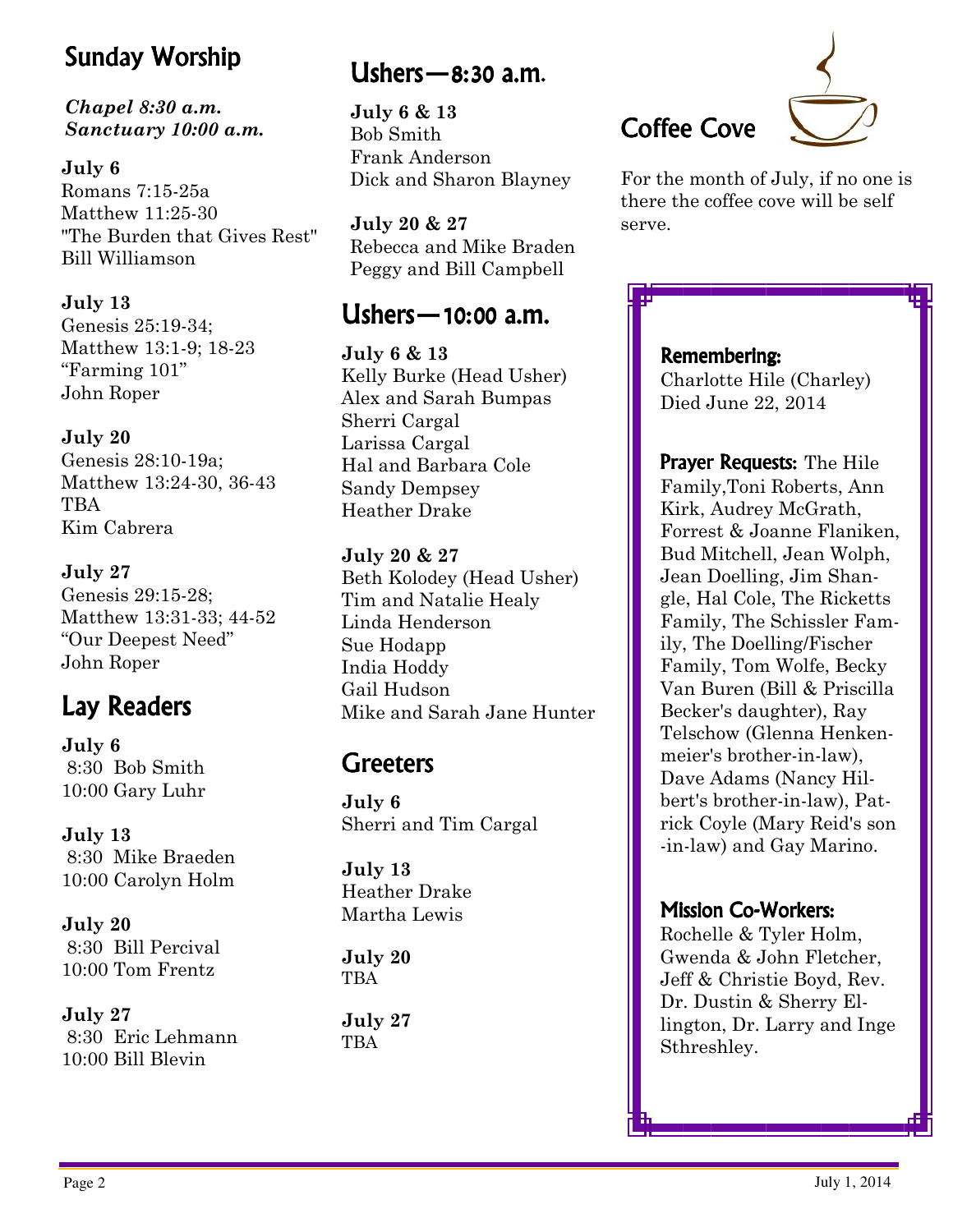### **Notes from Session:**

The Session of **HB***Pres* met June 3, 2014 for a stated meeting. Following the devotion by Lynn Overstreet, the following business was handled:

- Marla Kay Kosnik gave a report from the Board of Deacons.
- Jackie Dolin was elected Treasurer of **HB***Pres*.
- Anne Hughes was elected Clerk of Session.
- Anne Hughes gave a report from the May 12 Presbytery meeting.

• Adam Fischer gave his report and encouraged ruling elders to help with Vacation Bible School and be mentors to members of this year's confirmation class.

• Kim Cabrera gave a report on REACH volunteers. We are in need of more volunteers for concerts.

Session voted to eliminate the annual report, Ministry Overview, and replace it with committee and staff reports in the newsletter and reports to Session. The budget, statistical report, terms of call, compensation of pastors and the names of officers to be elected will be available in paper form and by email two weeks prior to the annual congregational meeting. The next stated meeting will be August 5, 2014.

#### **Newsletter Know-Hows…**

Our monthly newsletter is a very important method of communication to our members. There is an editorial process for this document each month and we work very hard to make sure that all of the information is accurate and up to date. Many of you who have submitted articles for the newsletter know that we have a deadline for that information to be turned in. The usual date falls on the 20<sup>th</sup> of each month except when the 20<sup>th</sup> falls on a weekend or holiday. In order for us to create, edit, proof, print, fold and mail this to you each month, we rely not only on staff, but on several of our members for support in this process. Any deviation from our article submission deadline affects everyone involved in production of the newsletter. Please see the deadline dates for newsletter submissions below and mark them on your calendar. Any articles and announcements that are submitted after the deadline will be placed on hold until we create the next newsletter if your dates have not already passed. Thank you for your cooperation and support!

| August 2014 Newsletter    | 7/21/2014  |
|---------------------------|------------|
| September 2014 Newsletter | 8/20/2014  |
| October 2014 Newsletter   | 9/22/2014  |
| November 2014 Newsletter  | 10/20/2014 |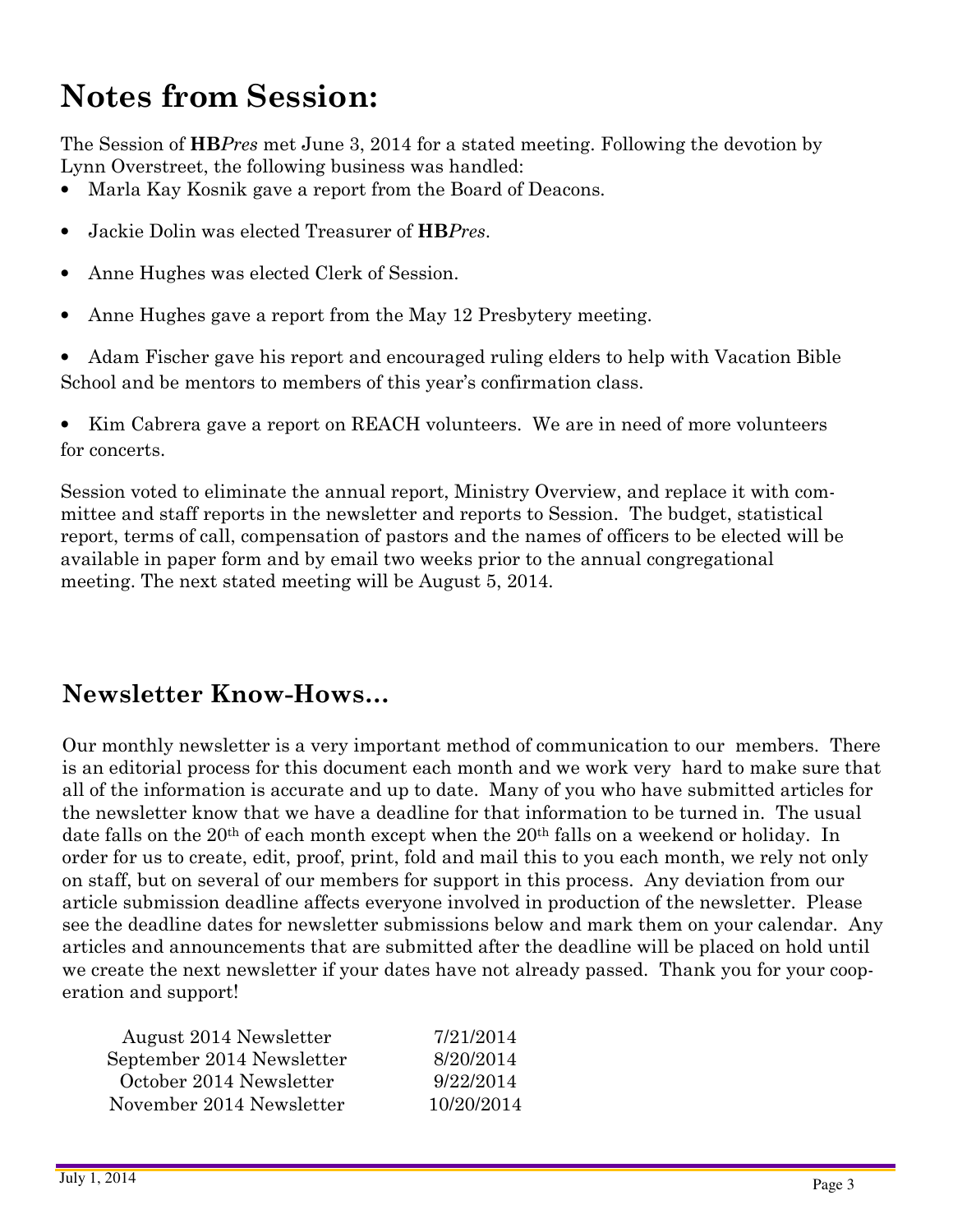**STEPHEN MINISTRY** 

#### **Doug Earley to Help Lead Stephen Ministry**

Doug Earley will be attending training in July to become our new Stephen Ministry Leader. His experience in teaching and counseling will be a terrific asset, as will his compassion for our congregation and his leadership skills.

Welcome, Doug, and thank you.

#### **Welcome, New Members**

Suzanne Taylor Brent, her daughter, Lilly Ann-Lynn, and Scott Johnson have joined **HB***Pres.* Suzanne, who is recovering from back surgery, hopes to be back in the work force soon. Scott is a salesman for Texas Farm Products. Suzanne and Scott like the "warm feeling and friendliness" of **HB***Pres*.

We also welcome Charlene and Dan Herrinton, who came to us from Myrtle Beach, South Carolina and reside at Masonic Homes. Dan was an accountant and Charlene stayed busy managing their home. The Herrintons have two adult children. They find **HB***Pres* to be a friendly family.

Please greet Charlene, Dan, Suzanne, Lilly, and Scott.

### **St. Matthews Area Ministries (St. MAM)**

Forty-three years ago our church joined with our neighboring churches to launch St. Matthews Area Ministries (St. MAM). It is difficult to estimate how many hundreds of thousands have been touched or helped in some manner, through St. MAM. This source of help with our community, which **HB***Pres* continues to support, addresses the needs of families and individuals daily.

On July 20, during our Moments for Ministry, we will hear from St. MAM's executive director. **HB***Pres* is instrumental in the continuation of this great ministry.

Thank you to everyone who came out to support St. MAM in its first golf scramble. It was a huge success and the golfers couldn't have asked for more perfect weather. If you weren't able to make it this year, go ahead and mark your calendar for May 18, 2015.

As St. MAM continues to grow and change it needs more and more volunteer help. St. MAM is hoping to be able to open its Food Pantry for a fourth day each week. It needs a minimum of five volunteers, who would be interested in volunteering every Wednesday from 9:00 a.m. to noon.

Please contact Sarah Banks at 893-5704 or sarahbanks@stmam.com if you are interested.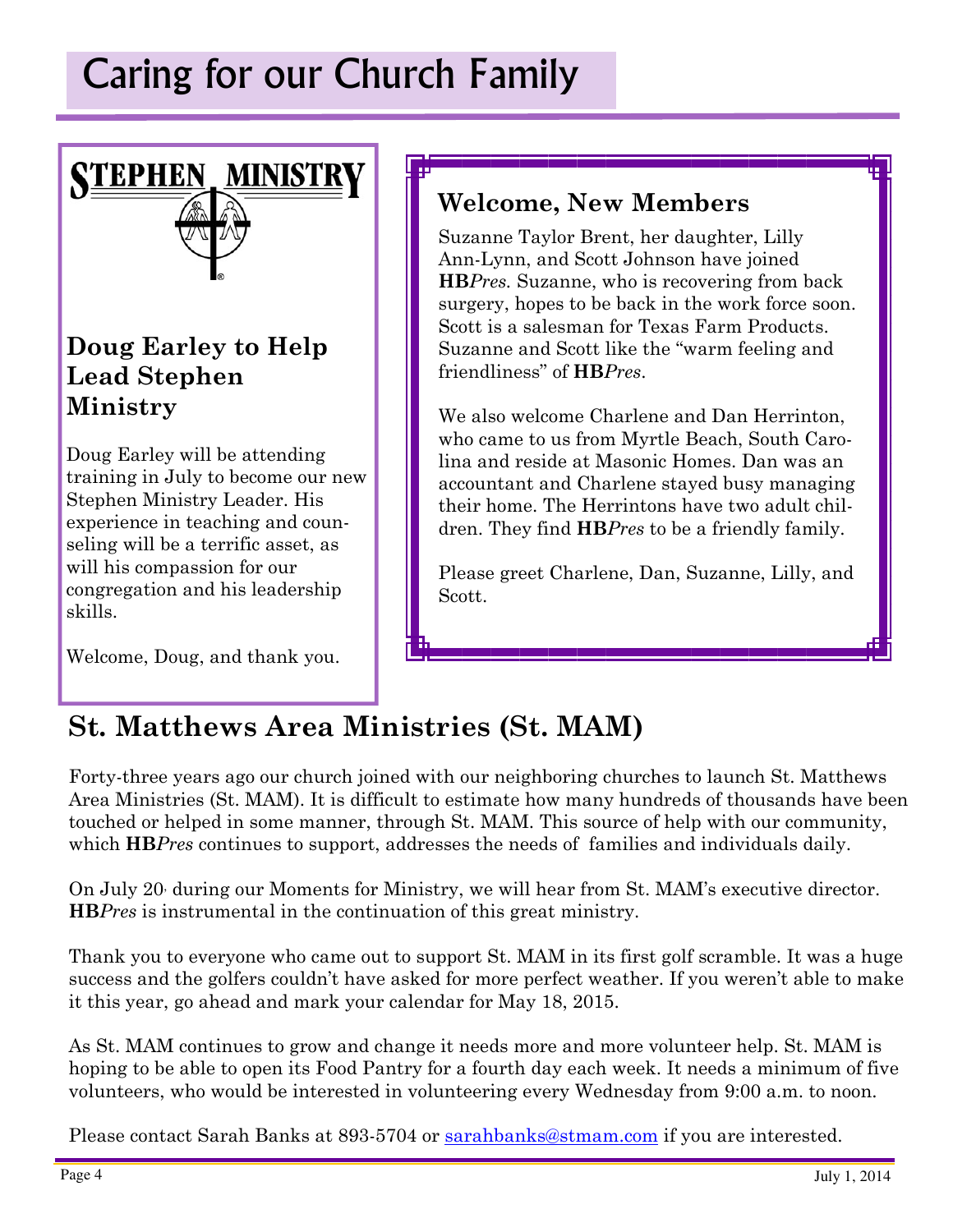#### **Grocery Cart**

The 2014-2015 school year is just around the corner, so please help fill the Grocery Cart with school supplies for St. Matthews Area Ministries (St. MAM) during July. Items needed are: pens (black, blue, red), pencils (lead and colored), erasers, small pencil sharpeners, rulers, markers, crayons, highlighters (yellow), spiral notebooks, composition notebooks, steno pads, pocket folders, loose leaf notebook paper (college and wide rule), white glue, glue sticks, blunt tip scissors, and backpacks.

For questions/concerns, contact Wilma Bennett (459-7705)



# **Patch in July**

We will be taking school supplies to Cabbage Patch at the end of summer. If you would like to give to Cabbage Patch in July, please make your check payable to Harvey Browne. Make a note that it is for Cabbage Patch, and send it to the office or put it in the offering plate. We are starting our funds for Christmas 2014.

See you at the July Micro-Mission.

### **Work Begins on New Habitat House**

The Presbyterian Habitat House is off to a great start. Several good crews showed up for the "Raise the Roof "(Rehab Style) weekend but, of course, the best came from Harvey Browne. We are scheduled to send volunteers on the following dates: Friday, June 27; Saturday, July 12; Friday, August 1; Saturday, September 6; Friday, September 12; Friday, September 26; and Friday, October 3 (St. James Art Festival weekend). Additional dates may open up as the schedule adjusts. If you are able to help with any of the dates, let Brian Pollock know at bpmoving@yahoo.com or 298-5250.

The house is located at 3900 Georgie Way in Crestwood. Volunteer work begins at 8:30 a.m. and lasts until 3:30 p.m. Our partner family this year is Crystal Guthrie and her son, Jalen. Another way to help with Habitat is by volunteering to provide lunch for approximately 20 people. There are many dates available for **Christmas for Cabbage** lunches and a good meal is always appreciated **Christmas for Cabbage** during a hard day's work.



July 2014 Special Offerings

July 13 Presbyterian Hunger Program

July 20 St. MAM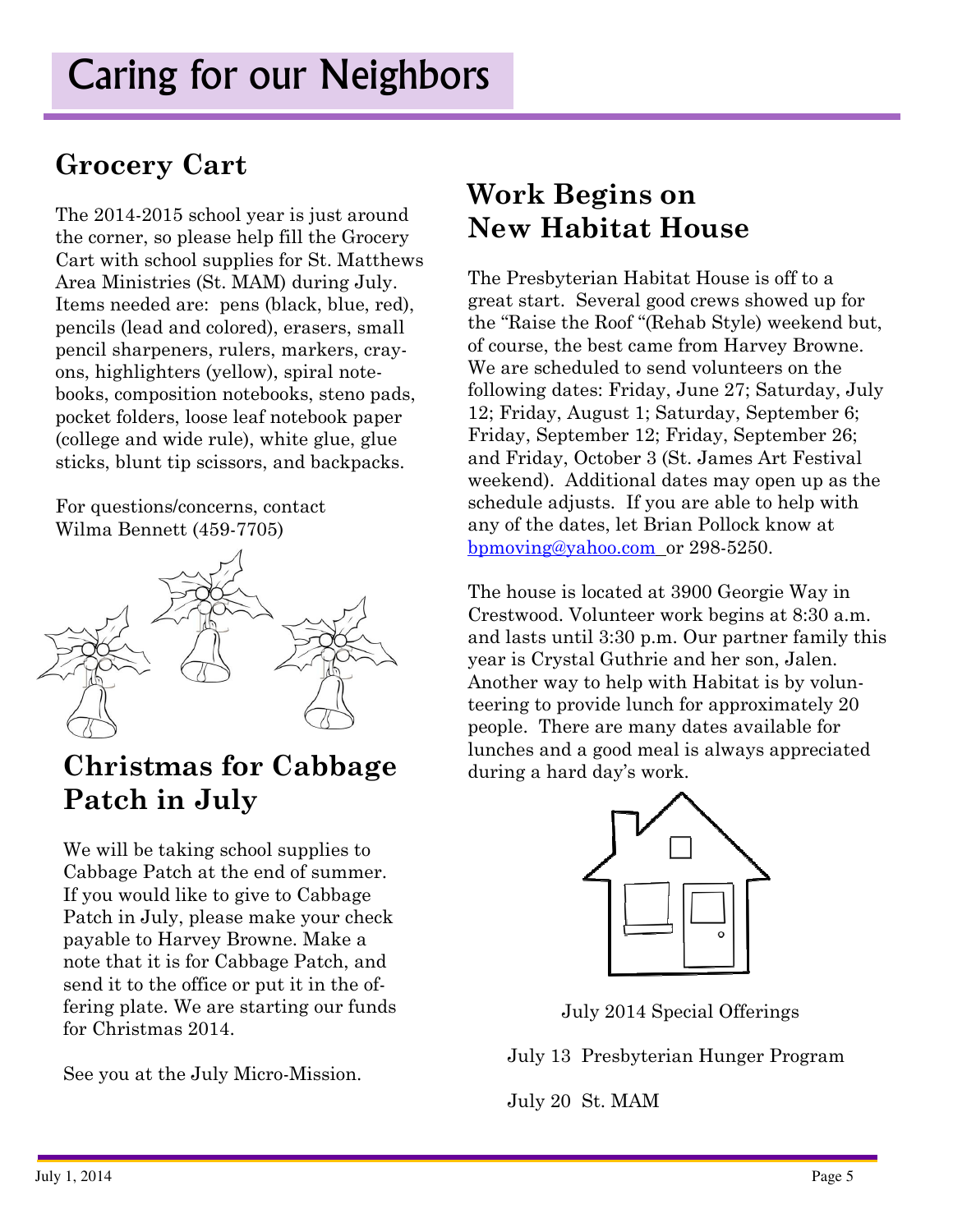## What's Going On...

### **Cabbage Patch and HB***Pres* **Family Fun Night!**

The July Micro Mission is a family fun night with dinner, fellowship, bingo and a tour of the facilities of The Cabbage Patch, Thursday, July 17 from 5:30 p.m. to 7:00 p.m.. This is an amazing opportunity to meet some of the families that are blessed through the ministries that the Cabbage Patch offers as well as to tour the building and see the unique blend of historic construction and modern amenities.

The Cabbage Patch is located at 1413 South Sixth Street. Please contact Doug Holm, 551-3877, for any questions or directions. All ages are welcome.



#### **August Micro Mission**

Save the date: Saturday, August 9, for a Micro Mission project and picnic: water distribution near Waterfront Park. We will meet at **HB***Pres* at 9:30 a.m. and work until noon; a picnic lunch will follow. This project, which is a family friendly event, was specifically designed to require few skills and have few restrictions in order to include volunteers of all ages.

|            | <b>Micro-mission Events</b>              | Coordinator       |
|------------|------------------------------------------|-------------------|
| July 17    | Cabbage Patch Family Fun-Food night      | Cynthia Hilyerd   |
| Aug. $9$   | Spiritual Formation Committee Project    | Nancy Pollock     |
| Sept.      | Wrap Up Louisville Fleece Blankets       | HB Youth?         |
| <b>TBA</b> | Abandon Properties Clean-up              | Al Pollock        |
| Oct.       | Twice Touched Free Health Clinic         | Mary Alice Grover |
| <b>TBA</b> |                                          |                   |
| Nov.       | Christmas Bskts: Angel tags, Xmas card?, | Linda Garrett     |
| <b>TBA</b> | Shop, Wrap Thanksgiving Baskets (St.     | Peggy Campbell    |
|            | MAM) Project Warm (LGE)                  | Lynn Overstreet   |
| Dec.       | Cabbage Patch Christmas Baskets: Assem-  | Mariners          |
| TBA        | ble -Deliver                             |                   |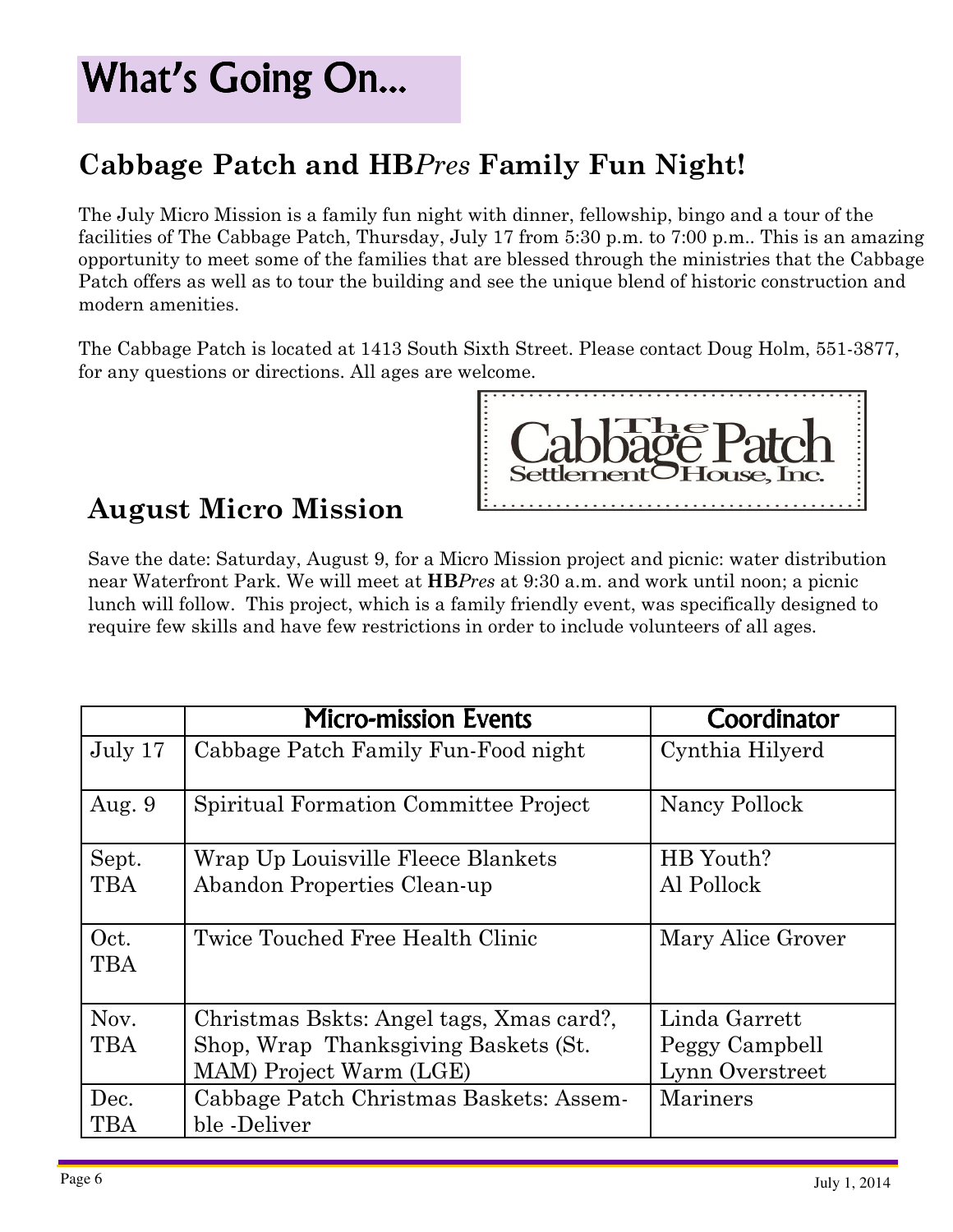### **Thank You, Teachers**

Our children have completed another year of Jubilee and we want to thank the adults who have faithfully served them and shared their faith and talents with them.

Each Sunday, Bill Bliven and Sue Hodapp prepare breakfast, Kathy Doelling and Nancy Williamson greet everyone with a warm smile, Sarah Ritchie's beautiful voice encourages children to make a joyful noise and Adam Fischer's creative storytelling brings the stories of faith to a child's level of understanding. Then the younger children move to classes taught by Beth Kolodey (2-3s) and Katie Williams (4-5s).

We organize our teaching for the elementary students in a workshop rotation model, so each week the children go to different classes. Penny Stewart and Darrell Darby are shepherds guiding the elementary age children to their classes where the biblical story is reinforced. Kelly and Laurie Graybeal teach a kitchen/science class where youngsters can taste the story. Brian Pollock leads recreation where youthful energy explodes. Missy Turner creates masterpieces in arts and crafts. Beth Brandenburg and Kathleen Yeager direct the children's choir.

The youth find a home in Jubilee too. Middle school students are ably led by Carolyn Judy and Doug Earley. High schoolers are guided by Chris Rabeneck and Adam Fischer.

We hope you will take time to personally thank these people and find out how you can become involved next year.

Christian Education doesn't stop after high school. Adults found many new and interesting opportunities to deepen their faith this year. Long standing classes, Mariners and Issues, brought in speakers or used members to lead discussions as they studied God's word.

Harvey Browne University (HBU) was new this year. Short-term classes and new teachers expanded the offerings. Many of you participated in classes led by Ben and Scott Blake, Tim Cargall, Al Earley, Sue Garrett, Jim Lewis, Mac McCuen, Molly Pollock, and Bill Williamson.

A big thank you to all these people for helping us grow our faith. Next year new opportunities for learning the old, old story will be open for all to participate. Come join the fun.

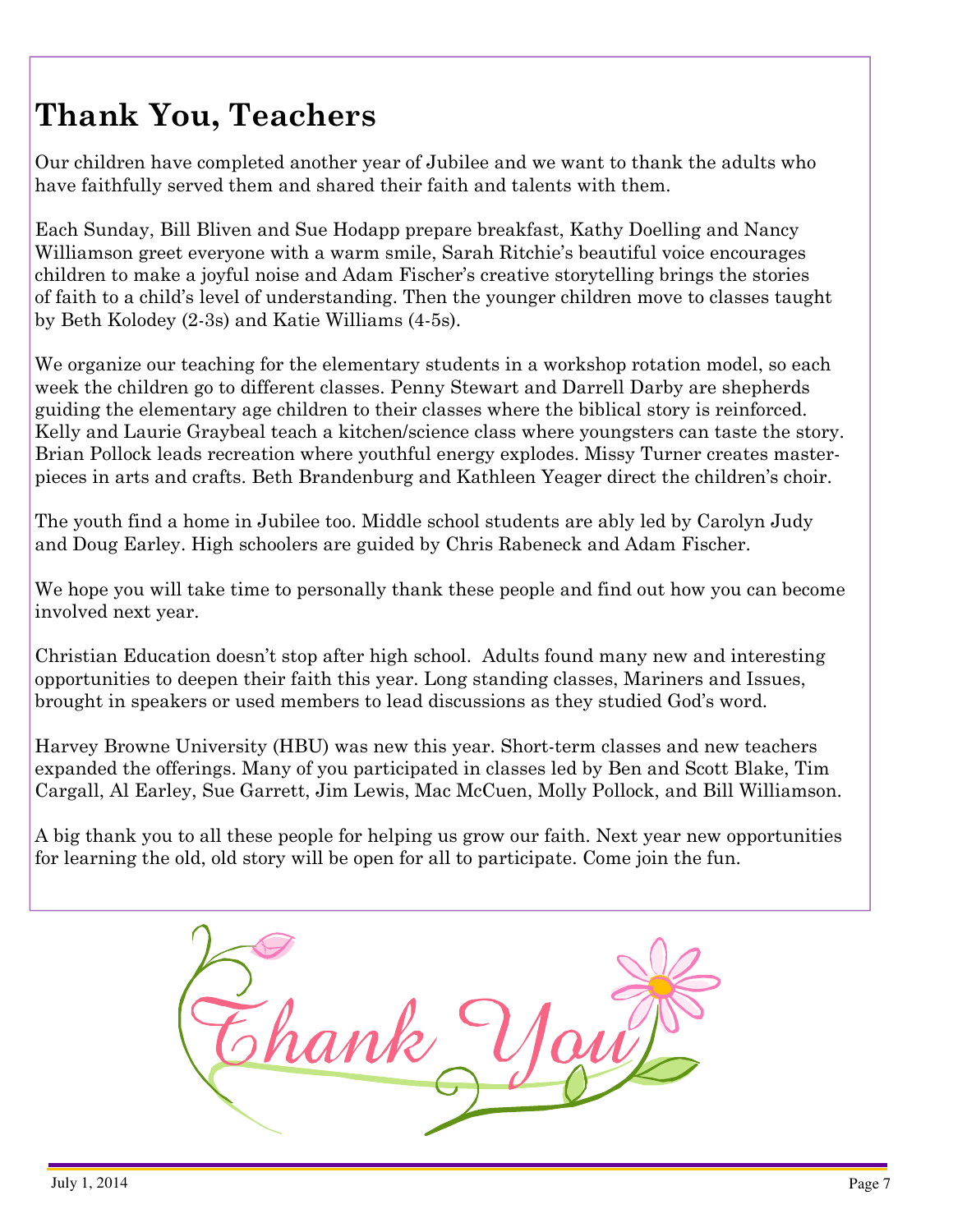### Check it out…

### **New Library Books**

 Thanks to Will Hilyerd, the church library is enjoying a resurgence. Come and see what the library has to offer adults and children. Among new titles for adults are:

A. J. Levine, *The Misunderstood Jew*. Levine, a Jewish professor at Vanderbilt Divinity School, looks at Jesus from a Jewish perspective. She is not hesitant to criticize many Protestant practices that denigrate Jews.

Sara Miles, *Take This Bread.* One day Sara Miles, who was not a Christian, wandered into an Episcopal church on a Sunday and received communion. The event transformed her life. Read what she has to say about our worship and about making bread available to hungry people.

Barbara Brown Taylor, *An Altar in the World*. BBT, as she has come to be known, is one of the well-known preachers in the U.S., and a marvelous writer. Here she invites us to see God's presence in places outside the church.

N. T. Wright, *The Case for the Psalms*. Wright is one of those rare Biblical scholars who writes in a way that is understandable by non-scholars. Here he provides a helpful introduction to understanding the Psalms.

Diana Butler Bass, *A People's History of Christianity.* Not all people who shaped Christian faith were famous. Bass writes about church history in a way that is engaging and fun.

Fred Craddock and others, *Speaking of Dying*. How does our faith support us in times of death? Craddock, a well-known preacher, gives guidance in this important subject.

Tom Long and Tom Lynch, *The Good Funeral*. A famous theology professor—Long—and a well-known essayist and funeral director—Lynch—team up to offer insights into the funeral as an expression of Christian faith.

Dorothy C. Bass, *Practicing our Faith*. What does our faith look like as it is lived day to day? Bass's book contains articles on such subjects as household economics, offering hospitality, dying well, and even singing hymns.

Dorothy C. Bass, *Receiving the Day*. Bass considers a neglected and important subject: the observance of the Sabbath/Sunday. How shall that day be different for believers?

Mitri Raheb, *I Am a Palestinian Christian*. Raheb's family has lived in Bethlehem for hundreds of years. He is pastor of the Evangelical Lutheran Church of Bethlehem, and gives thoughtful reflections on the conflict between Israel and Palestine.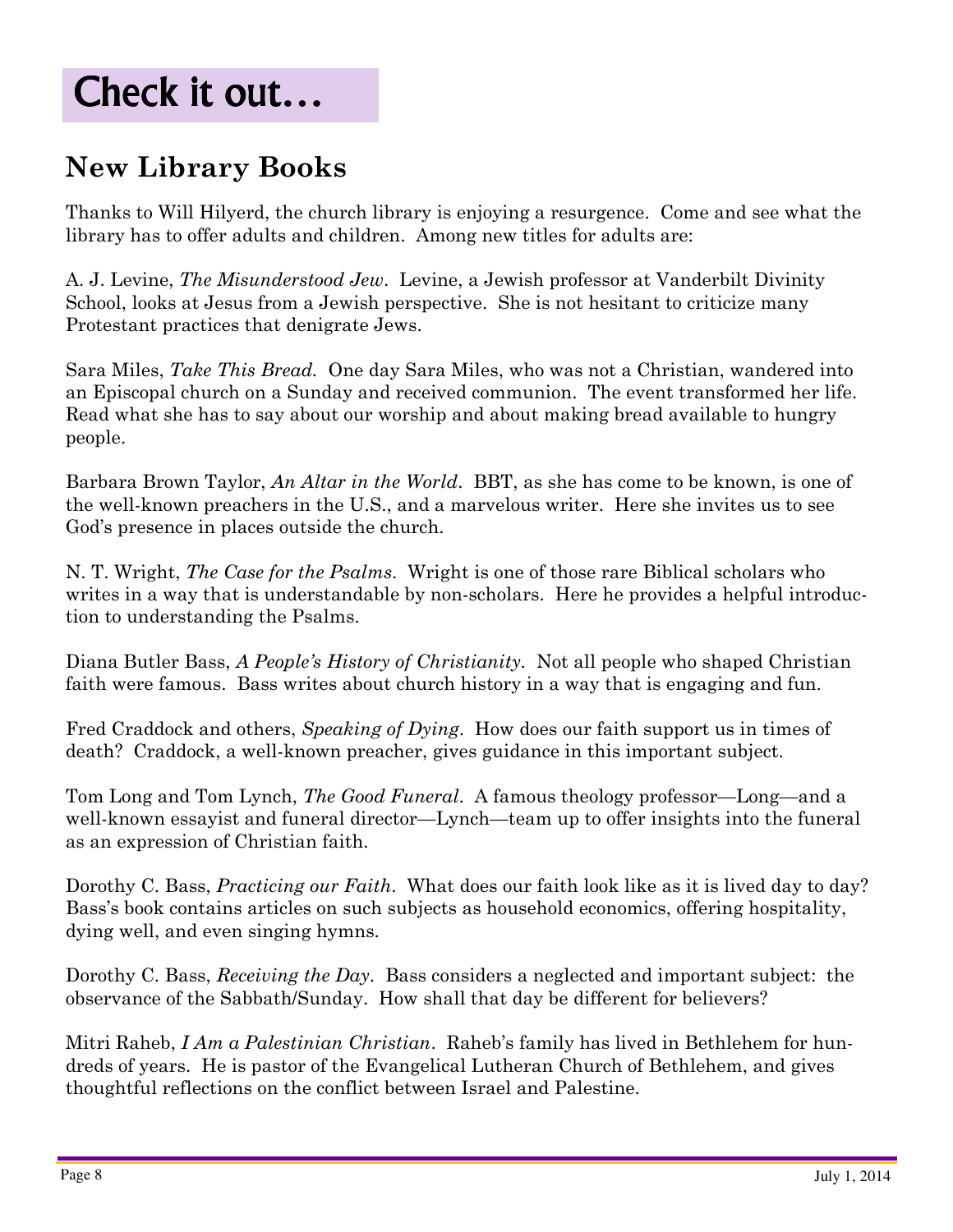### **Library Update in Progress**

The **HB***Pres* library is in the process of being renovated. As part of the renovation, all library books are being relabeled and reorganized on the shelves for better access. In addition, the library catalog is moving on-line to: https://www.librarything.com/catalog/Harvey\_Browne.

Are you interested in helping with the library renovation? There are several ways you can.

First, we have well over half of the collection that still needs to be labeled. Several of us meet on Sundays after church to work on labeling and would be glad to have your help.

Second, about a third of our library collection is in need of replacement. The categories most in need of new books are Christian fiction and children's non-fiction books. We have many other subject areas that could use newer books as well. If you have books you would like to donate, please contact me at will.hilyerd@louisville.edu.

Third, our books get lonely doing nothing but sitting on a shelf day after day. Most of our books are housebroken, play well with children (and grandchildren), usually bring a smile to your face. They would like nothing more than to curl up in your lap in a comfortable easy chair.

Come by the library, take a look at the work we are doing and make one of our books happy by checking it out.

#### **Ladies Book Talk**

We will meet at 11:30 a.m. on Tuesday, July 29, at the Bistro at the Olmsted. We will discuss *Silver Star* by Jeannette Walls.

For further information contact, Mary Faltin at 326-5069.

#### **Summer Reading Group**

We will meet Wednesday, July 16 at 7:00 p.m. at Panera Bread in Middletown, located at 13000 Shelbyville Rd. We will continue reading *An Experimental Mutiny Against Excess* by Jen Hatmaker, the true story of how the author (along with her husband and her children to varying degrees) took seven months, identified seven areas of excess, and made seven simple choices to fight back against the modern-day diseases of greed, materialism, and overindulgence.

Please contact Adrienne Earley, 254-2230, for more information.

#### **Men's Book Forum**

We will be meeting Monday, July 28 at **HB***Pres* in room 206 at 1:00 p.m. We will be discussing *The Triple Package* by Amy Chua and Jed Rubenfeld, recommended by Bob Elliott. Hope to see you there.

For further information contact, Gary Faltin at glfaltin@yahoo.com or 326-5069.

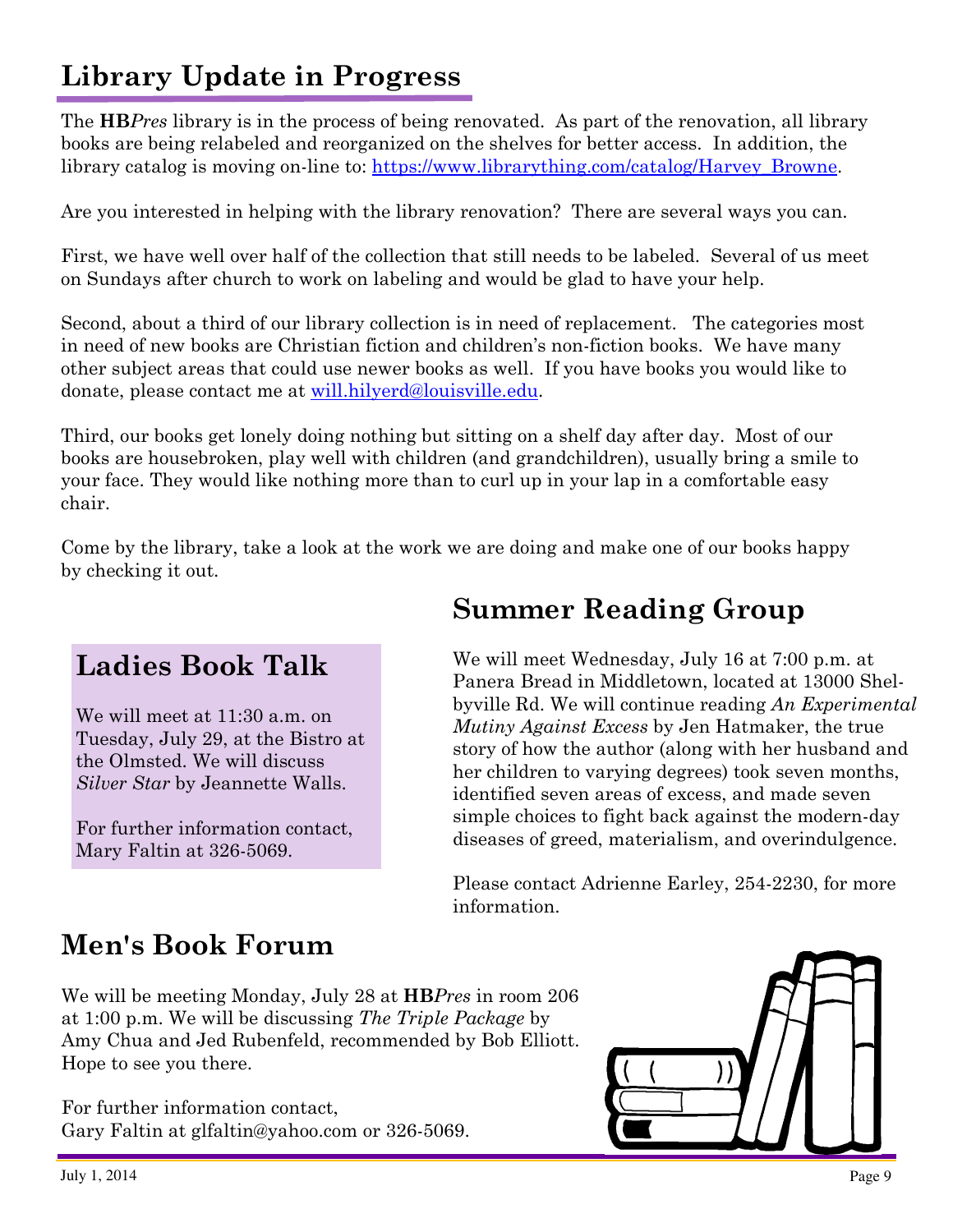### **The Deacons Corner**

I hope all Deacons are enjoying a wonderful summer. Please remember to stay in touch with your flock.

We welcome back these Deacons, Darrell Darby and Barbara Welch.

Make plans for the Deacon Fall Retreat, Saturday, September 13, in Eline Hall from 10:00 a.m. to noon. This is an important meeting, so please mark your calendar.

Please contact one of the Board of Deacon members if you are going away on vacation so we can cover your flock if someone is in need.

Marla Kay Kosnik

#### **Do-In 2014: Unconditionally**

Do-In is our fall youth retreat. It marks the beginning of the year for the **HB***Pres* Youth Group and, more importantly, is an incredible amount of fun. Do-In is a retreat for anyone who is in the 6th-12th grade. The theme for Do-In this year is Unconditionally.

Youth will be exploring how we are called to love unconditionally. We will talk about how when we label others and ourselves it keeps us from unconditional love and acceptance. A large portion of the weekend retreat is dedicated to small groups, keynote discussions, and worship. We do also have a lot of fun with dances, games, crafts, and a Do-In surprise! If you are a youth, set aside August 29th thru August 31st on your calendar and plan on coming to Do-In. You will not be disappointed. The registration form for the weekend is included in this newsletter.

#### **DO-IN Committee Needs Volunteers**

Do-In is the annual kick-off for the **HB***Pres* Youth program. This amazing weekend of fun, community building, faith and worship is something you simply need to see to believe. Not only do the youth love this event, but adult volunteers return year after year to help make it A success and to share in the experience. We are in need of volunteers who can spend the Labor Day weekend (or part of the weekend) with our youth at Cedar Ridge Camp. Among the volunteer positions we need to fill are: cabin counselors, small group leaders, cooks, arts and crafts instructors, photographers, activity directors and general administrative help. Volunteers from all age groups are helpful and you don't have to have a youth participating to volunteer. When: Friday August 29, through Sunday August 31.

If you are interested in helping or would like more information, please contact Adrienne Earley at kyearleys@earthlink.net. We look forward to hearing from you soon.

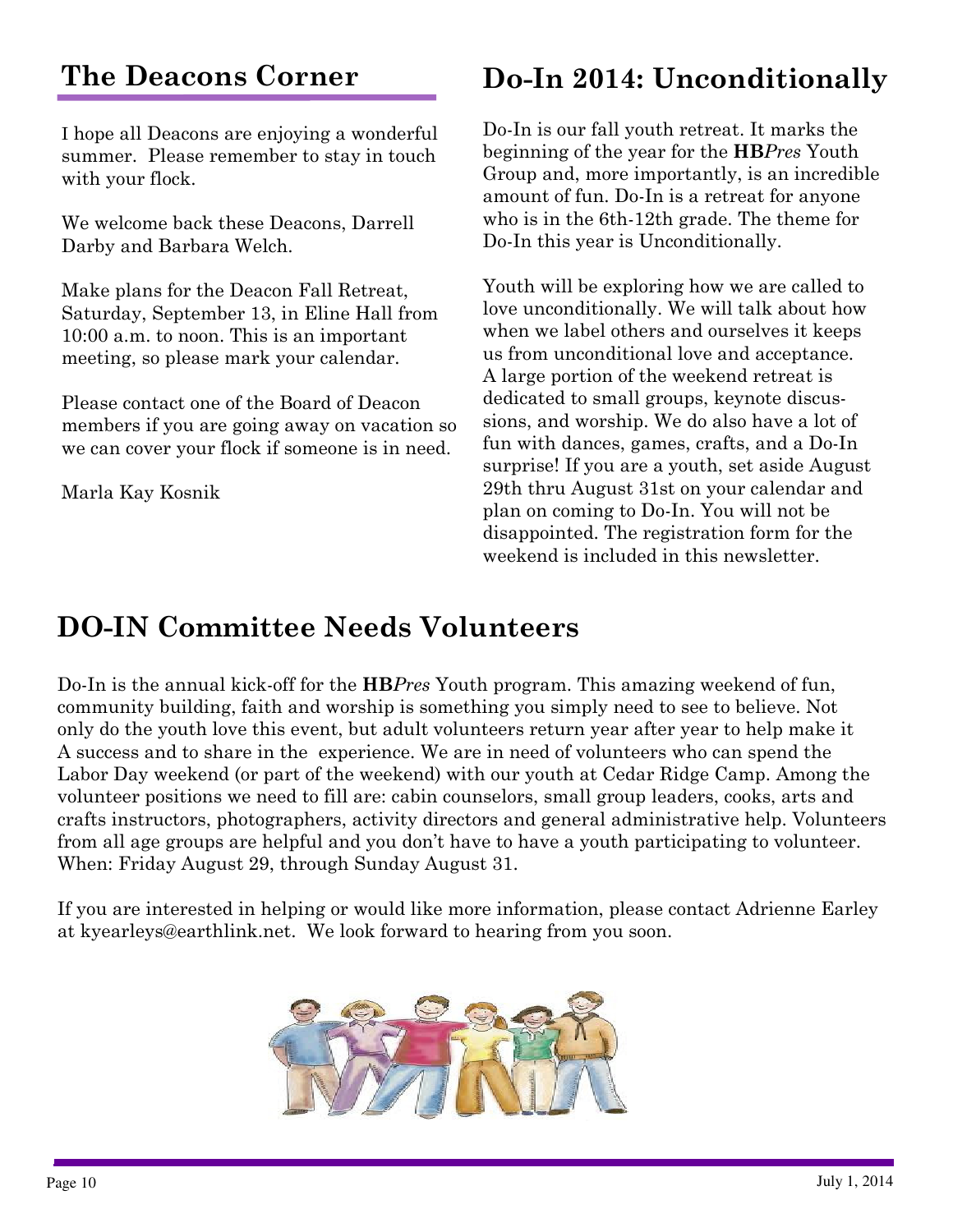#### **HB** Youth Group Do-In 2014: Unconditionally Registration **Deadline for Registration is Sunday, August 10, 2014**

|                                        | Have you joined/liked the HB Youth Page on Facebook?                                                     |                                                                                                         |  |  |
|----------------------------------------|----------------------------------------------------------------------------------------------------------|---------------------------------------------------------------------------------------------------------|--|--|
|                                        | Cell Phone Number                                                                                        |                                                                                                         |  |  |
|                                        | What does it mean to you to be loved unconditionally?                                                    |                                                                                                         |  |  |
| liked for that to have been different? |                                                                                                          | Describe a time when you felt you were being judged. How did it feel? How would you have                |  |  |
|                                        | TOTAL COST: \$80 or \$120 for both you and a friend<br>if you bring a friend who is new to Harvey Browne |                                                                                                         |  |  |
|                                        | scholarship fund available to make sure everyone can attend.                                             | Please do not let the cost of the weekend prevent you from joining us. We have an excellent work study/ |  |  |

Please ask Adam Fischer for more information. Please mail or drop off completed registration form and check (payable to Harvey Browne) to church office.